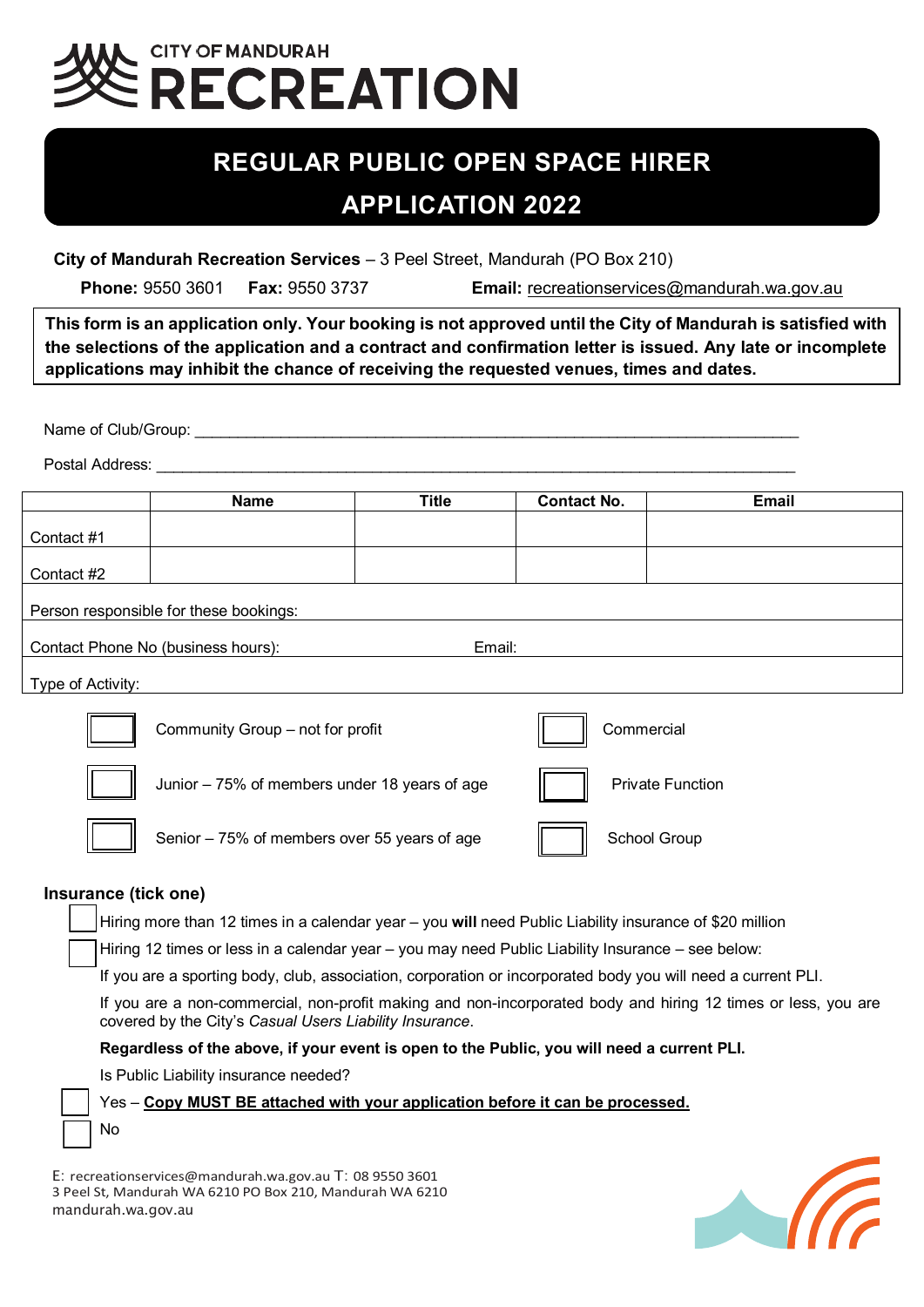| <b>CITY OF MANDURAH</b>                                                                                                                                |     |    |  |  |  |  |  |  |  |
|--------------------------------------------------------------------------------------------------------------------------------------------------------|-----|----|--|--|--|--|--|--|--|
| ECREATION                                                                                                                                              |     |    |  |  |  |  |  |  |  |
| Will you be selling food?                                                                                                                              | Yes | No |  |  |  |  |  |  |  |
| If Yes, Health Services will require a minimum of 2 weeks' notice after Temporary Food Stall Application is received.                                  |     |    |  |  |  |  |  |  |  |
| Will there be amusement activities such as bouncy<br>castle, petting zoo, inflatable sides etc.?                                                       | Yes | No |  |  |  |  |  |  |  |
| Will you be setting up a marquee?<br>If yes, provide details and a site plan                                                                           | Yes | No |  |  |  |  |  |  |  |
| Will your booking require any holes or tent pegs<br>being driven into the ground?                                                                      | Yes | No |  |  |  |  |  |  |  |
| If yes, provide details and a site plan                                                                                                                |     |    |  |  |  |  |  |  |  |
| Will you require vehicle access to the reserve<br>Note: Vehicles are prohibited unless prior consent from Council is obtained. Conditions apply.       | Yes | No |  |  |  |  |  |  |  |
| If yes, how many vehicles will be on the reserve/public open space at one time?                                                                        |     |    |  |  |  |  |  |  |  |
| Will the person completing this application be<br>responsible for the vehicle access?                                                                  | Yes | No |  |  |  |  |  |  |  |
| If No, please provide details on who will be responsible for the management of vehicle access?                                                         |     |    |  |  |  |  |  |  |  |
| <b>Contact Phone</b><br>Name                                                                                                                           |     |    |  |  |  |  |  |  |  |
| Email                                                                                                                                                  |     |    |  |  |  |  |  |  |  |
| Please provide details on how the vehicle access will be managed:                                                                                      |     |    |  |  |  |  |  |  |  |
|                                                                                                                                                        |     |    |  |  |  |  |  |  |  |
| Note: The weight of some vehicles may damage significant infrastructure, footpaths or vegetation in these<br>cases vehicle access may not be approved. |     |    |  |  |  |  |  |  |  |
|                                                                                                                                                        |     |    |  |  |  |  |  |  |  |

#### **Facility Keys**

A completed *Key Register from* must be completed for all Facility Keys that are currently held by a member of your club/group (see attached).

#### **Storage**

A completed *Annual Application for Storage* at a Council Facility form must be completed in regards to all storage you currently have at the Facility (see attached).

#### **Accounts**

Accounts will be issued via invoice monthly in arrears.